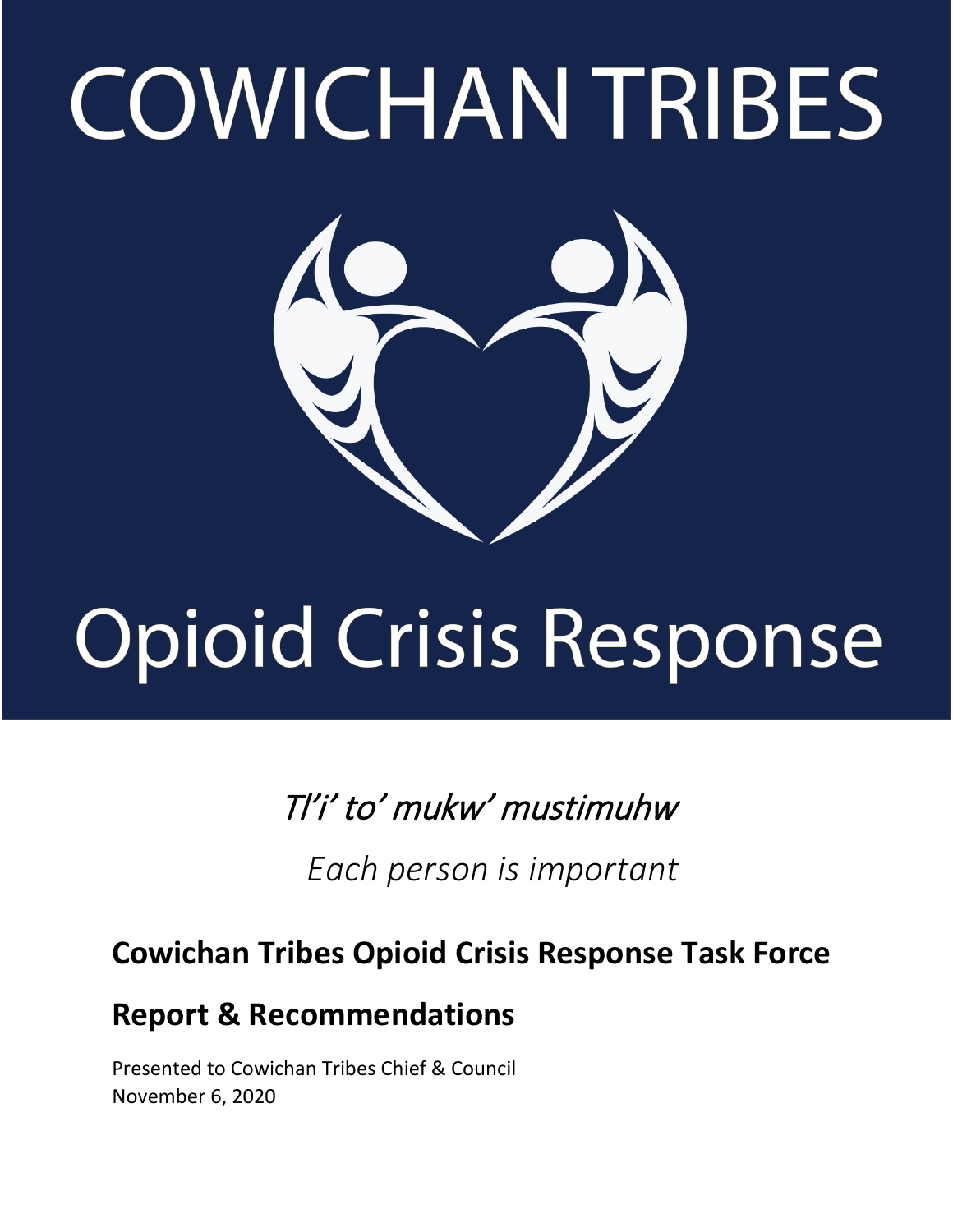## **Contents**

| Finding 1: Outreach, Overdose Prevention, and Harm Reduction Work Must Continue 10 |  |
|------------------------------------------------------------------------------------|--|
|                                                                                    |  |
|                                                                                    |  |
|                                                                                    |  |
| Finding 5: The Communications Campaign is Having an Impact and Must Continue  14   |  |
|                                                                                    |  |
|                                                                                    |  |

### **Acknowledgement & Thanks**

We are grateful to all who shared their wisdom, experience, time, and input to support the work of the Cowichan Tribes Opioid Crisis Response Task Force, including Task Force members, Quw'utsun Sul'wheen, youth, community members, Cowichan Tribes staff, and service partners.

We are also grateful for the artwork provided by Quw'utsun artist Stuart Pagaduan.

**Huy tseep q'u**

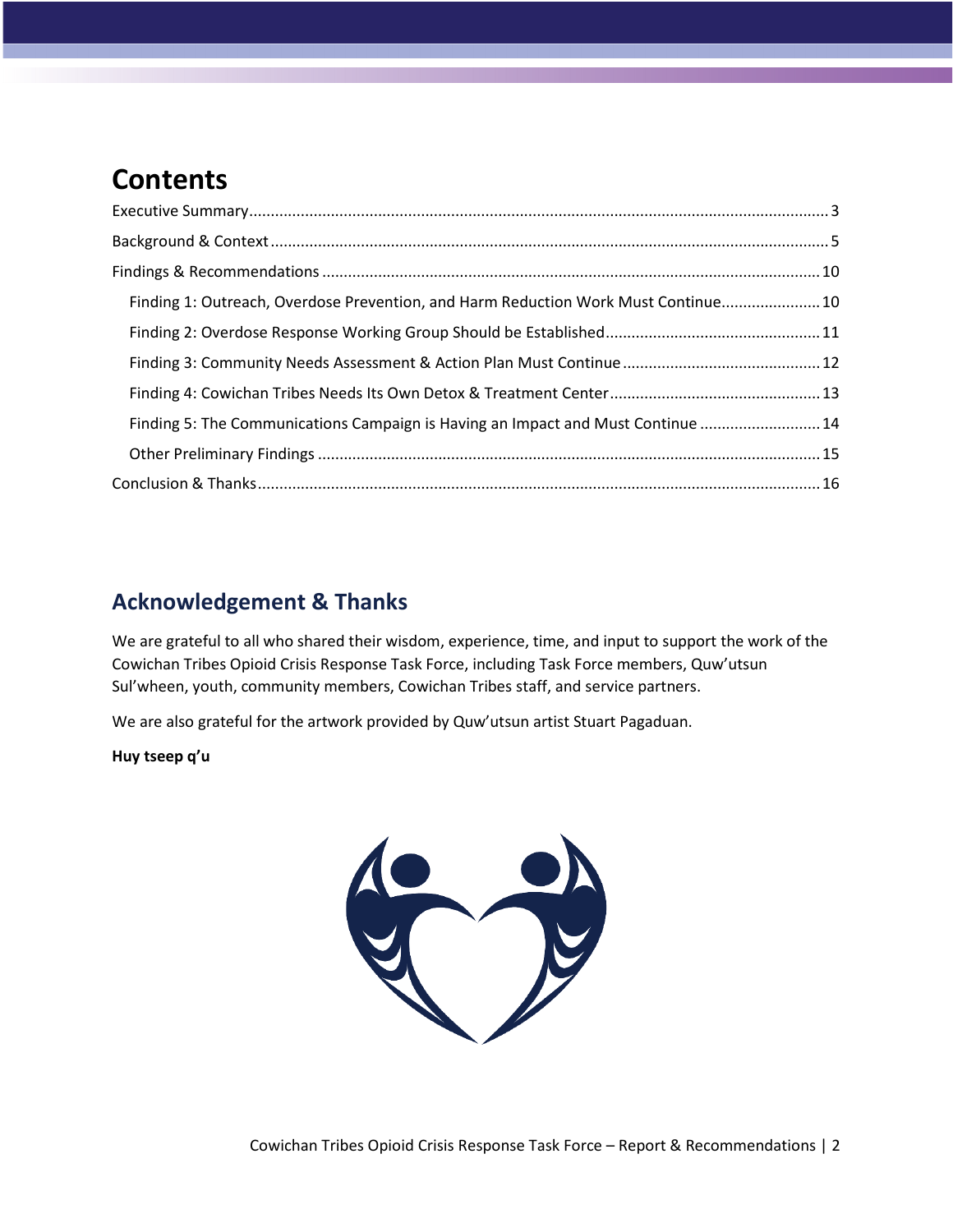## <span id="page-2-0"></span>**Executive Summary**

This report presents a summary of the work undertaken by Cowichan Tribes' Opioid Crisis Response Task Force (the Task Force) over the past four months (August - October 2020), and includes preliminary findings and recommendations to Chief and Council.

The opioid overdose crisis was declared a public health emergency in B.C. in 2016. The crisis worsened in March 2020, as the COVID-19 pandemic led to an even deadlier drug supply and an increase in people using drugs at home and alone. The overdose crisis has devastated Indigenous communities, including Cowichan Tribes. From April to October 2020, our Nation has mourned the loss of 11 members - three of them youths - to the crisis. Another 9 members, all youths, have been hospitalized and survived.

In response to the worsening crisis, Chief William Seymour mandated the General Manager to establish the Task Force in July 2020. The Task Force met weekly from August through to October 30. The Task Force's main goals were to: prevent overdose deaths; lead a coordinated response to address the crisis; increase awareness about prevention; help members access supports and services; and, engage with Quw'utsun Mustimuhw (community members), staff, and partners to develop an Action Plan with short and long-term solutions to address the crisis.

During its mandate, the Task Force undertook the following activities:

**A communications campaign** to reduce stigma and raise awareness about overdose prevention and where to get help. The campaign included videos, an Opioid Crisis Response webpage, newsletter sections, regular Facebook posts, posters, a highway billboard, and twice-monthly activity updates.

**Enhanced outreach and harm reduction services** through the implementation of a collaborative outreach plan with staff from the Youth Centre, Ts'ewulhtun Health Centre's Harm Reduction Team, and Lalum'utul' Smuneem. Staff have been providing in-person outreach and support to at-risk members including youth and people struggling with addiction, distributing Naloxone and providing training, and helping members access services and supports. In the months following implementation of the communications campaign and collaborative outreach plan, the rate of overdose deaths and hospitalizations in Cowichan Tribes has declined, and the rate of members seeking help has increased.

An opioid crisis community forum was held online (Facebook Live) on August 31<sup>st</sup>, with over 100 people participating and providing valuable comments to inform the Task Force's work.

**A Community Needs Assessment** was started to learn what is needed to address the overdose crisis and inform the development of an Action Plan with long-term recommendations. To date, the following engagement activities have been undertaken to inform the Community Needs Assessment:

- Interviews with Cowichan Tribes frontline staff and managers and local healthcare leaders.
- The opioid crisis online community forum.
- An online survey of community members, with 222 responses including 127 responses from people registered with Cowichan Tribes (status and/or membership).
- Two circles with Task Force members.

**The Community Needs Assessment is not yet complete and additional community engagement steps are needed to inform the development of an Action Plan with long-term recommendations.**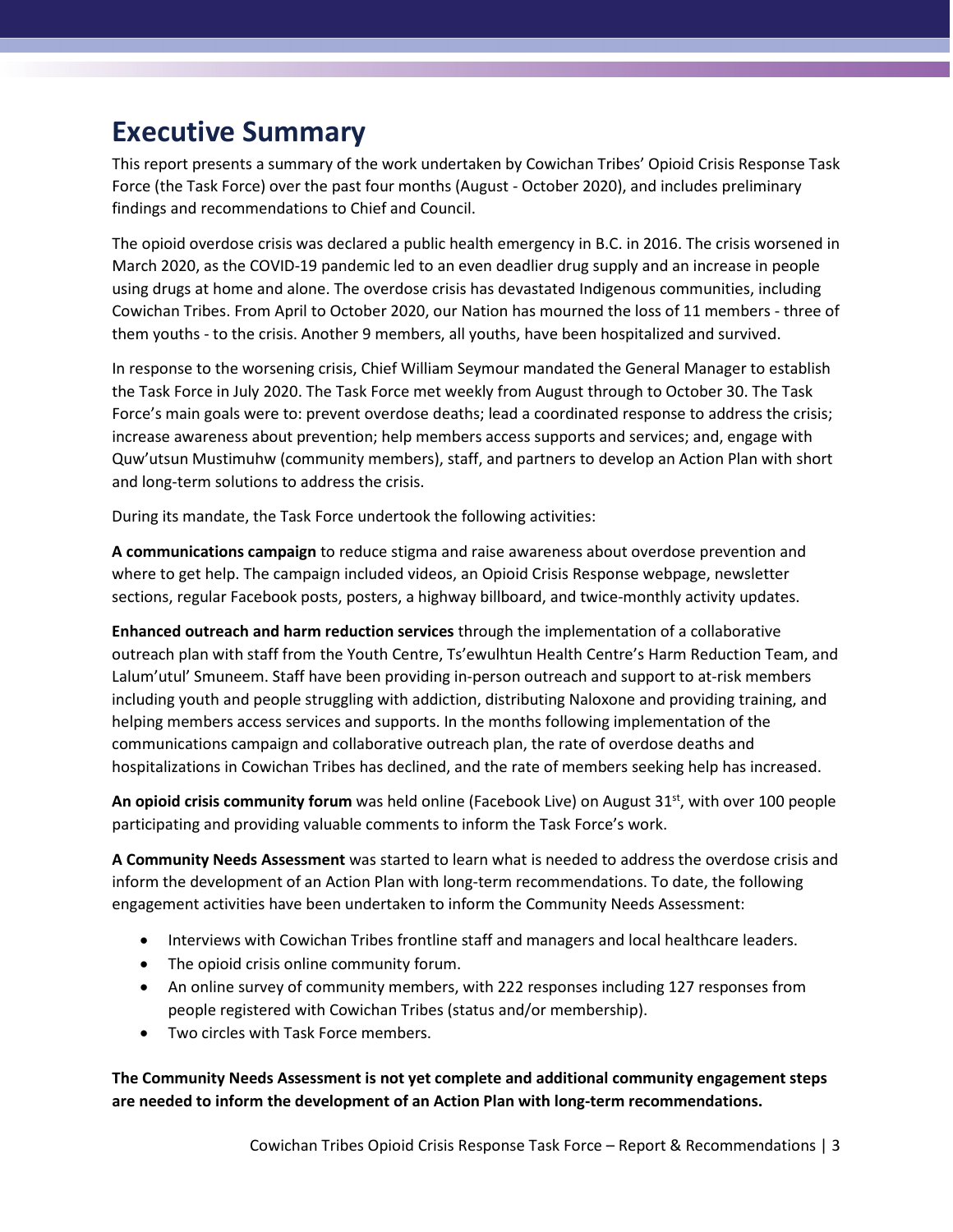**The Task Force presents the following findings and preliminary recommendations to Chief and Council,** based on our information gathering and engagement to date.

**Finding 1:** The collaborative overdose prevention and outreach work being undertaken by staff is saving lives, and must continue. However, current staffing and resources are not sufficient to provide the level of outreach and counselling supports that are needed.

**Recommendation 1: Continue Life-Saving Work With Enhanced Resourcing.** The Task Force therefore recommends that Cowichan Tribes continue collaborative overdose prevention work in the areas of harm reduction, enhanced mental wellness & addictions counselling, and in-person outreach with at-risk groups including youth and members struggling with addiction. Additional funding and staff should be allocated to continue to support this work, and increased by *at least* two (2) FTEs.

**Finding 2:** With the Task Force's term complete, an organizational structure is needed to continue to address the overdose crisis. Staff input and lessons learned during Cowichan Tribes' response to COVID-19 indicate that the best structure moving forward is a cross-departmental, multidisciplinary staff Working Group.

**Recommendation 2: Establish an Overdose Response Working Group.** The Task Force therefore recommends that the General Manager establish a multidisciplinary Working Group to lead and coordinate Cowichan Tribes' continuing response to the overdose crisis.

**Finding 3:** We heard clearly from community members that an Action Plan with long-term recommendations to address the overdose crisis must be informed by appropriate engagement with Sul'wheen, youth, people struggling with addiction, people in recovery, and other community members. This kind of engagement was not possible within the timeframe of the Task Force's mandate.

**Recommendation 3: Continue Community Needs Assessment & Develop an Action Plan.** The Task Force therefore recommends that the Working Group undertake additional community engagement activities including meaningful and appropriate engagement with Sul'wheen, youth, at-risk groups including members struggling with addiction, people in recovery, and community members; and, within 6 months, develop and submit to Chief and Council an Action Plan with comprehensive recommendations (including medium to long term) to address the overdose crisis.

**Finding 4:** There is a dire lack of access to local detox and addiction treatment services for members. We heard clearly from community members that Cowichan Tribes needs its own detox & treatment centre.

**Recommendation 4: Conduct a Detox & Treatment Centre Feasibility Study.** The Task Force therefore recommends that Cowichan Tribes conduct a feasibility study on establishing our own culturally safe detox and treatment centre, which includes a variety of service options to address the needs of community members for prevention, intervention and postvention. The study should include consideration of wrap-around second stage recovery supports including safe housing.

**Finding 5:** The communications campaign is having an impact and has likely contributed to the downward trend in the rate of overdoses, and must continue.

**Recommendation 5: Continue to Resource the Communications Campaign.** The Task Force therefore recommends that Cowichan Tribes continue to resource the communications campaign to reduce stigma and raise awareness about prevention, the risks of drug use, and where to get help.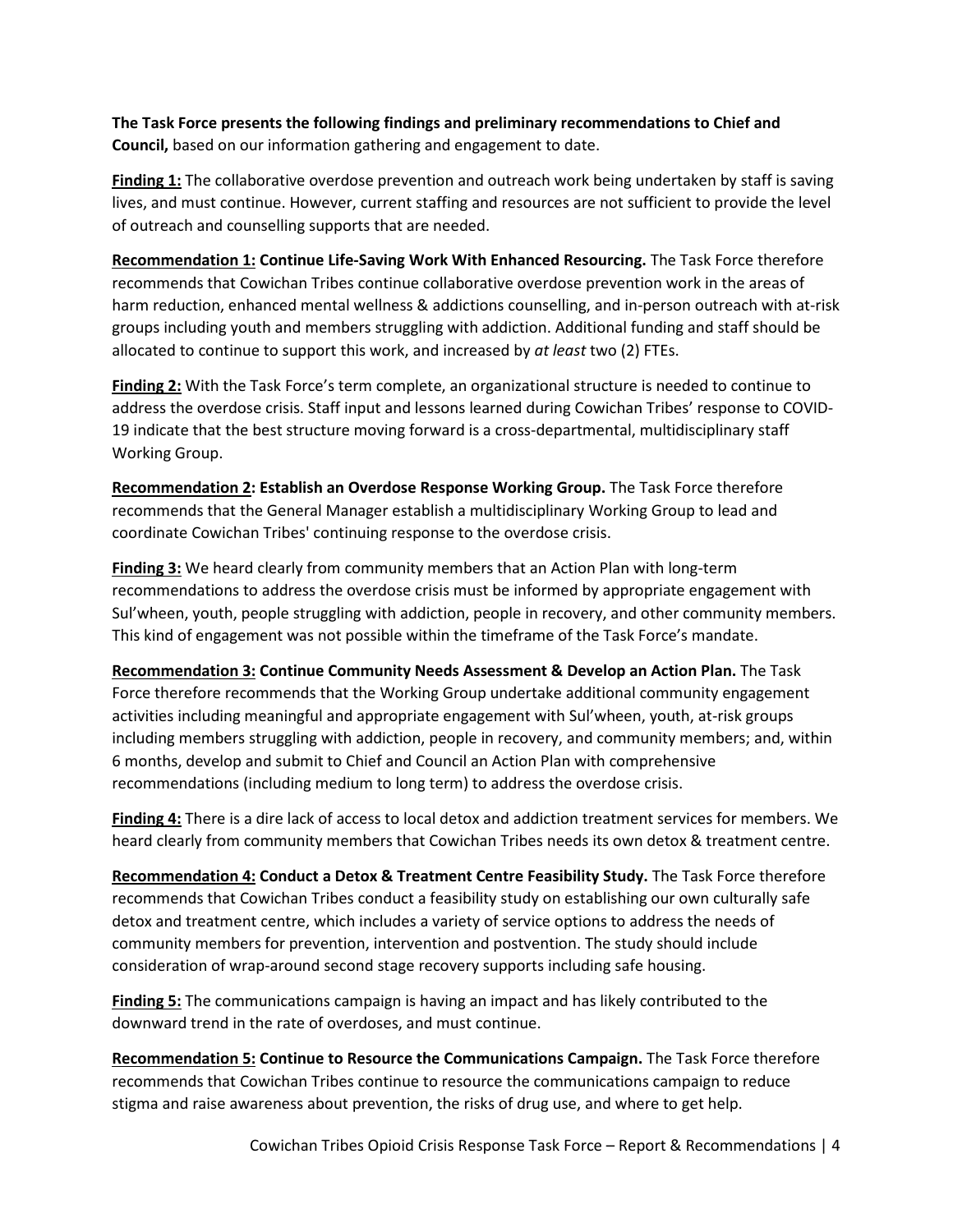## <span id="page-4-0"></span>**Background & Context**

#### **About the Overdose Crisis**

The opioid overdose crisis was declared a public health emergency in B.C. in 2016. The crisis began to worsen in March, 2020, as the COVID-19 pandemic led to an even more toxic and deadly drug supply and an increase in people using drugs at home, alone. Several reports have highlighted the increase in overdose deaths in BC, as well as the impact to Indigenous communities.

In a June 2020 report, the First Nations Health Authority reported that 16 per cent of all overdose deaths in BC between January and May 2020 were First Nations people, while First Nations represent only 3.3 per cent of the province's population. This number was 9.9 per cent in 2019. The report noted that First Nations women died from overdose at 8.7 times the rate of other women in BC in 2019.

An August 26, 2020 Statement from the Chief Public Health Officer of Canada, noted that for the third consecutive month this year, the number of drug overdose deaths recorded in BC has exceeded 170. These deaths represent a 136% increase over the number of deaths recorded in July 2019. Chief Public Health Officer of Canada, Dr. Tam stated that "People use substances for many different reasons, such as a means of coping with trauma and other pain. For some, substance use can have negative impacts on their life. We know that addiction is not a choice, it is a treatable medical condition. There are many different paths to wellness and recovery. I encourage those in a position to support people who use substances to explore all of the options at their disposal."

The Illicit Drug Toxicity Deaths in BC January 1, 2010 – September 30, 2020 report from the BC Coroner's Service noted several important factors. In 2020, 84% of illicit drug toxicity deaths occurred inside (56% in private residences and 28% in other residences including social and supportive housing, single resident occupancies (SROs), shelters, and hotels and other indoor locations) and 15% occurred outside in vehicles, sidewalks, streets, parks, etc. The report stated that 62.2 per cent of illicit drug overdoses on Vancouver Island occurred in a private residence. However, no deaths have been reported at supervised consumption or drug overdose prevention sites, the report stated.

The B.C. Coroner's review of completed cases from 2016-19 indicates that the top four detected drugs relevant to illicit drug toxicity deaths were fentanyl (83%), cocaine (50%), meth/amphetamine (34%), and heroin (15%). The proportion of illicit drug toxicity deaths for which illicit fentanyl was detected (alone or in combination with other drugs) was approximately 80 per cent in 2020, and 85 per cent in 2019. Carfentanil was detected in 132 suspected illicit drug toxicity deaths in 2019 and 34 deaths in 2020.

#### **Overdose Crisis in Cowichan Tribes**

There are 20 recent reports of opioid-related overdoses of Cowichan Tribes members, resulting in several hospitalizations or fatalities. There were 11 fatalities and 9 survivors (all youth) who were hospitalized from April to October 2020. This is the number of overdoses that have been reported to the Cowichan Tribes Opioid Crisis Response Task Force. There were likely more overdoses which were not reported.

Most of the reported overdoses took place during the COVID-19 pandemic between April and August 2020. There were a few weeks of no overdoses reported, and then 2 more fatalities were reported in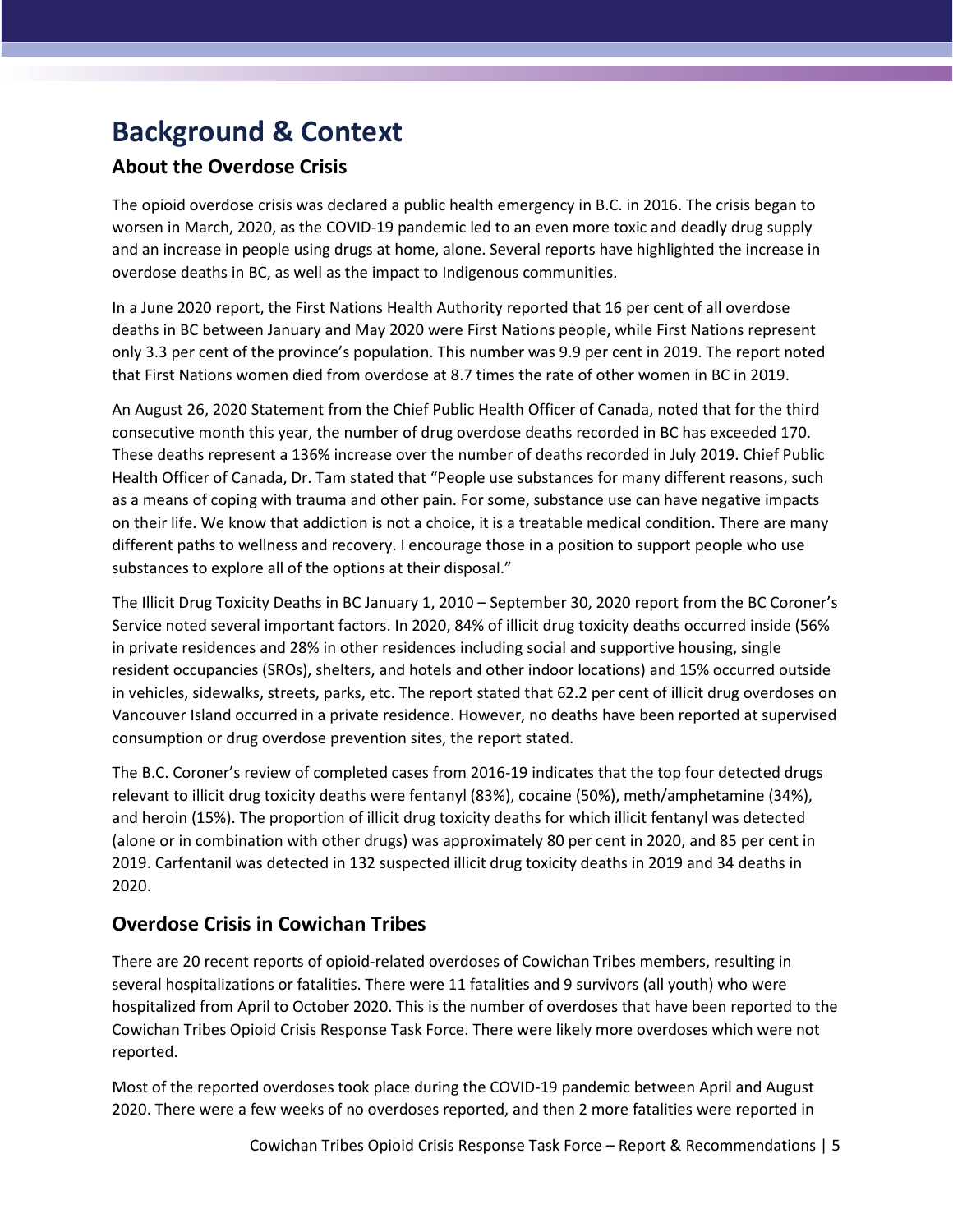October 2020. There have been other overdoses reported in the last few years, but they tended to occur on an occasional basis, not all in a cluster as has recently taken place. The first reported youth overdose fatality was last year, in October 2019.

There was a variety of age ranges:

- The ages range from 14 to 55 years.
- There were 3 youth fatalities (under 18 years-old).
- There were 8 adult fatalities (ranging from early 20s to 50s).

There are reports to indicate there were several incidents where youth or adults were using in groups, possibly during parties.

The overdoses seemed to occur in waves:

- 5 youth were reported as hospitalized in one weekend alone (all 5 youth survived at that time).
- There were 5 overdose fatalities in the month of July (4 adults and 1 youth).
- 9 youth overall were hospitalized in the period of 2 months.

The nature of the drug supply, and the type of usage, was unconfirmed:

- It is unknown whether the drugs related to the overdoses were heroin laced with fentanyl, or meth laced with fentanyl, or other toxic substances.
- It is unknown whether the substances related to the overdoses were smoked or injected, although it is reported that many youth overdoses resulted from smoking substances.

As reports were made to the Task Force indirectly via child protection (without names or identifying information, unless requests for follow-up support were made for outreach or counselling for youth who survived overdoses), or by relatives, and not made by the Coroner's office, many factors are unknown:

- Although it is clear that some substance users were using in a habitual and chronic way, it is unclear whether most overdoses involved recreational or habitual usage.
- Many friends and relatives reported they were unaware that the person who overdosed was using "hard" drugs, indicating that some who overdosed had been using alone.
- Some overdoses occurred when users were reported to be intoxicated by alcohol at the time.
- Even in scenarios where people were using in a group setting, Naloxone did not often seem to be present, or users may have all been in a similar state and unable to apply Naloxone.

A number of factors contributed to the recent overdose hospitalizations and fatalities:

- Extremely toxic substances were in the drug supply due to borders being closed and higher levels of toxic substances being mixed with the usual drugs (as confirmed by the Coroner's reports of highly toxic levels of substances in the drugs related to overdoses in BC).
- Stress and anxiety are known to be increased since the COVID-19 pandemic due to increased social isolation and economic decline, factors such as intergenerational trauma would be magnified (as confirmed by increased referrals for mental health and addictions counselling in the last 6 months).
- Many households in the community are impacted by addictions and violence, factors that likely escalate during stressful times such as COVID-19.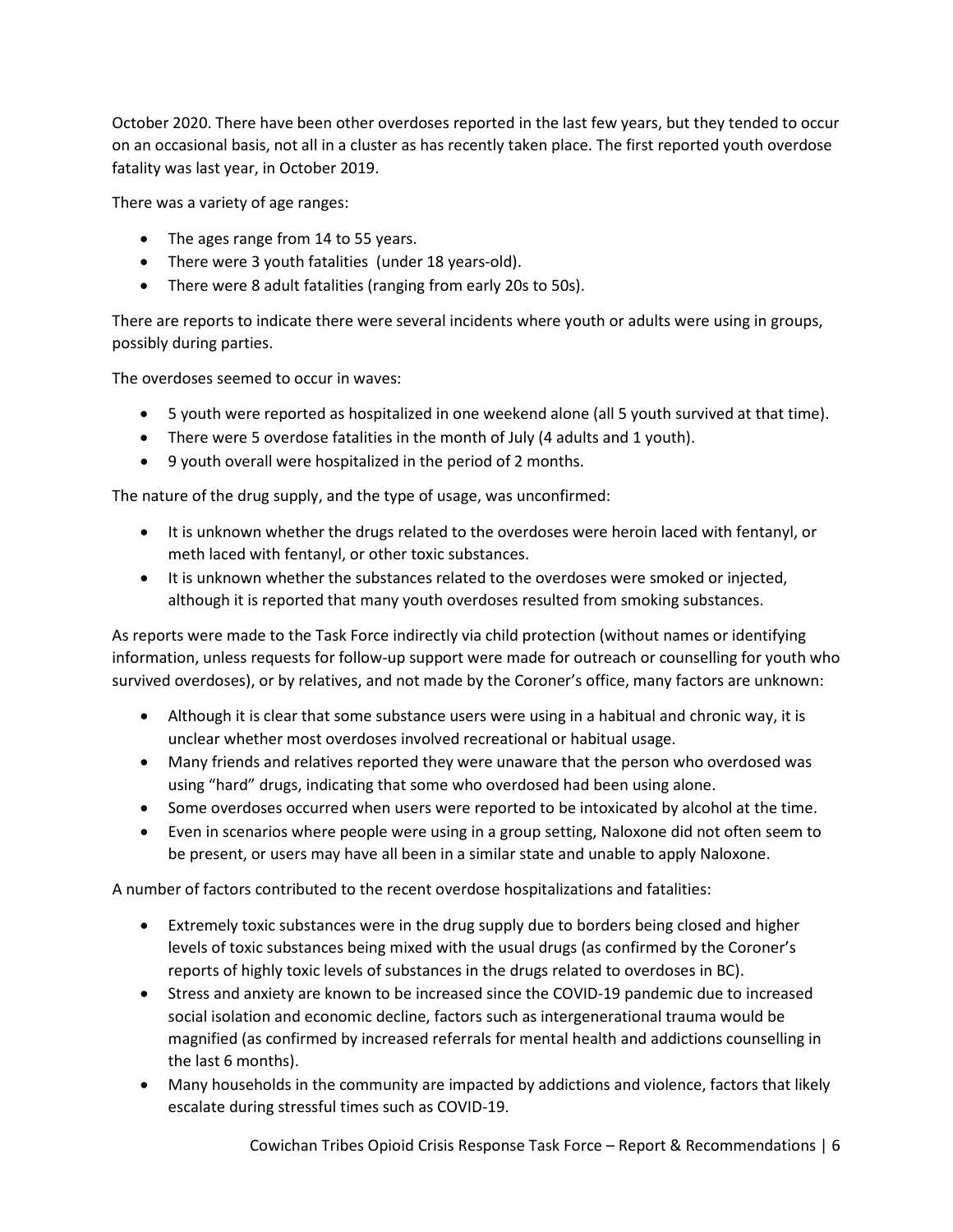- Prior to the Task Force, limited prevention information was being distributed to the Cowichan Tribes community, regarding safer use, harm reduction supports and Naloxone distribution.
- Youth tend to rely more on social connections due to their developmental needs, and may have experienced the impact of social isolation more than adults, especially with schools, some youth group homes, youth treatment centres and many youth services being closed in the local area.
- There was no dedicated outreach to at-risk youth in the Cowichan Valley prior to the Task Force.
- There has been a shortage of culturally relevant options for detox and additions treatment in the local area, despite several advocacy efforts for increases in these services.

Cowichan Tribes began taking action to address the overdose crisis in 2015, through activities including:

- Ts'ewulhtun has been distributing harm reduction supplies and information since 2015.
- Held two consultations with BC Minister of Mental Health and Addictions Judy Darcy to advocate for increased local addictions treatment options (August 2017 and November 2019).
- Participating on the Our Cowichan Community Health Network, identifying local health issues and developing community-based solutions.
- Participating on the local Community Action Team (CAT), a committee of service providers, business representatives and community members to respond to the opioid overdose crisis. The CAT has held community forums, advises on Overdose Prevention Site operations, and advocates for more treatment options (2015 to Current).
- Collaborated with the Canadian Mental Health Association on a sharps disposal project for needle retrieval to ease stigma and reduce harms associated with substance misuse (2018).
- Provided regular and daily on-call Counselling supports for community members in healing intergenerational trauma, and referrals to opioid specific treatment options (Ongoing).

#### **Formation of Cowichan Tribes' Opioid Crisis Response Task Force**

In response to the worsening overdose crisis, Chief William Seymour mandated the General Manager to establish the Cowichan Tribes Opioid Crisis Response Task Force in July 2020. The goals of the Task Force were to:

- Prevent overdose deaths.
- Provide important information to members and raise awareness of overdose prevention and harm reduction strategies.
- Make sure people who need help and support can access the right services.
- Eliminate the stigma around drug use and addictions.
- Lead a coordinated response and develop an action plan to address the immediate causes and the root causes of the opioid and addictions crisis.
- Engage with Quw'utsun Mustimuhw (community members) to develop solutions to the crisis.

The Task Force met weekly from August through October 30<sup>th</sup>, 2020. The Task Force was composed of Cowichan Tribes staff and community representatives.

#### Cowichan Tribes Opioid Crisis Response Task Force – Report & Recommendations | 7

#### **Task Force Members**

Cynthia Jamieson, Task Force Manager Jen Charlie, Task Force Coordinator Derek Thompson, Acting General Manager Toni Williams, Youth Centre Manager Ernie Elliot, Community Representative Richelle Williams, Community Representative Jared Williams, Community Representative Sharon Henry, Administrative Support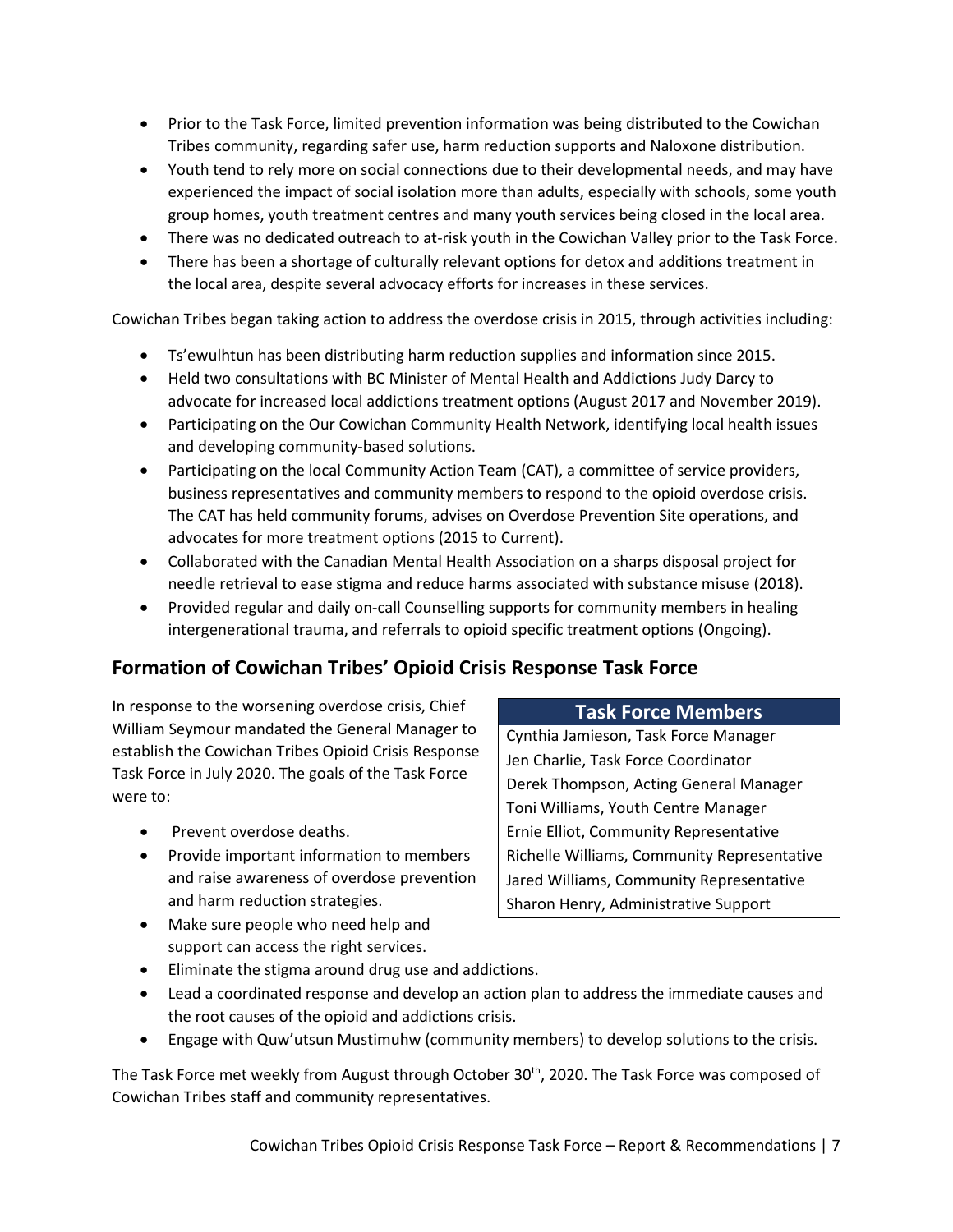#### **Actions Taken by the Task Force**

The Task Force met weekly from August through October 2020. The Task Force began by developing [Terms of Reference](https://cowichantribes.com/application/files/1515/9848/5646/Opioid_Crisis_Response_Task_Force_-_Terms_of_Reference.pdf) to guide its work. During its mandate, the Task Force undertook the following actions:

#### **Communications Campaign**

The Task Force implemented a communications campaign to reduce the stigma associated with drug use and to raise awareness about the risks of drug use, overdose prevention and harm reduction resources, where to get help, and how members can support each other. The communications campaign included [videos](https://vimeo.com/user118479272) (online and on Shaw Community Channel), an [Opioid Crisis Response section](https://cowichantribes.com/opioid-response) on Cowichan Tribes' website, an Opioid Crisis Response Section in the community newsletter, posters, a billboard on the highway, regular Facebook posts, and twice-monthly Task Force activity updates to members.



*The Opioid Response page on the Cowichan Tribes website was created as a one-stop portal of information to assist members struggling with addiction.*

#### **Enhanced Outreach and Harm Reduction**

The Task Force implemented a collaborative outreach plan with staff from the Youth Centre, Ts'ewulhtun Health Centre's Harm Reduction Team, and Lalum'utul' Smuneem. Staff have been providing in-person outreach in the community with at-risk groups including youth and members struggling with addiction, including at the COVID-19 emergency tent sites at the Mound, St. Julian, and the Cowichan Women Against Violence Society. Outreach has included raising awareness about the deadly drug supply, distributing Naloxone kits (often with food), holding Naloxone trainings, building relationships and trust with community members and checking in on how they're doing, and helping atrisk members access services and supports.

The enhanced outreach work by staff has been well-received by community members, and interviews with staff indicate that this work is an effective and essential way to address the overdose crisis.

From August through October, staff have distributed over 400 Naloxone kits, and held over 80 training engagements with more than 140 people trained. Over this time period, there were three times more Naloxone kits distributed than in all of 2019. Naloxone training has included pop-up trainings for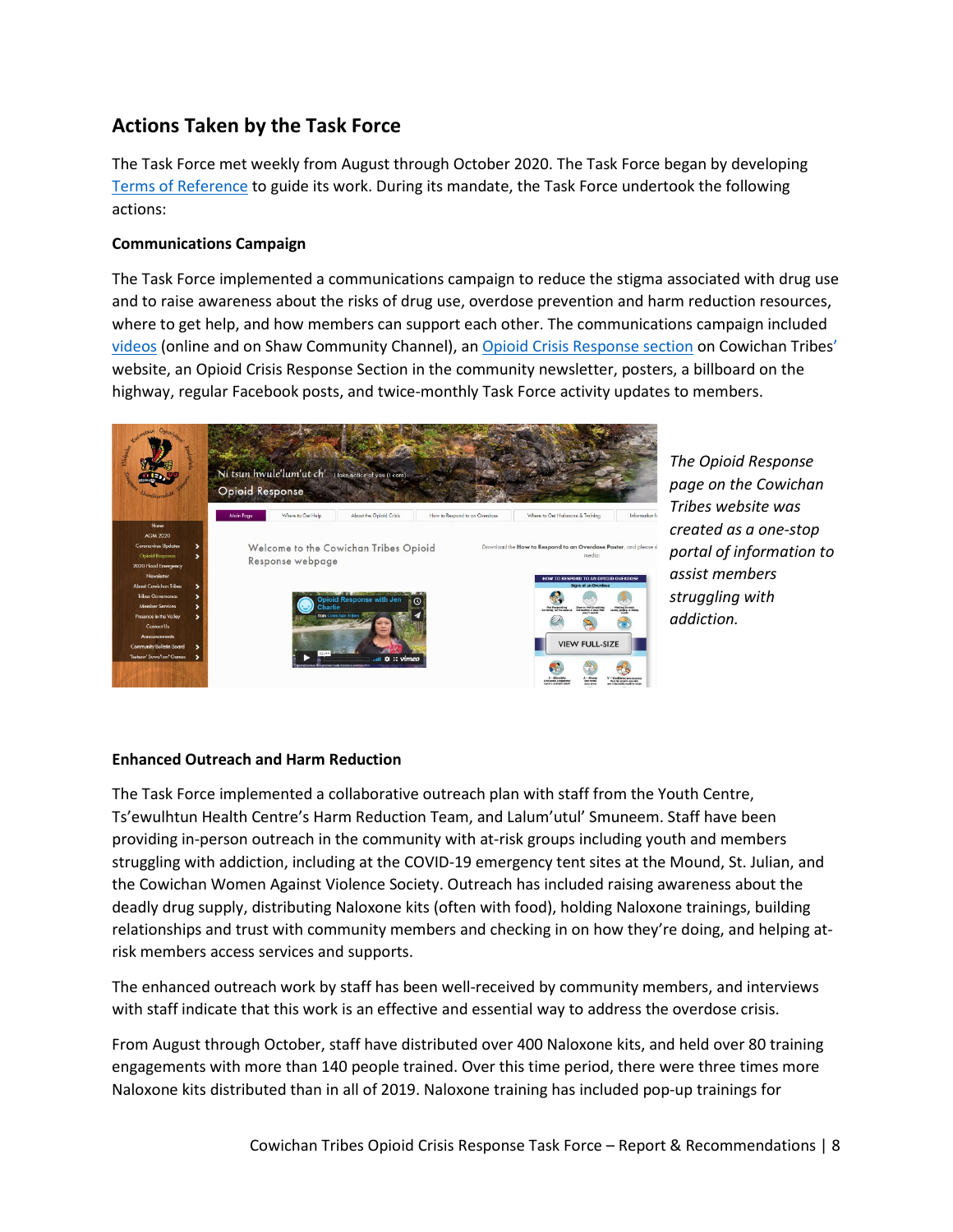community members, trainings for staff, trainings done during outreach and door-to-door, and individual and group trainings by appointment.

In interviews and Task Force circles, Cowichan Tribes staff emphasized that the collaborative, crossdepartmental approach to outreach has been effective, and that cross-departmental collaboration must continue as the Nation moves forward in addressing the crisis.

In the months following implementation of the Task Force's communications campaign and collaborative outreach plan, the rate of overdose deaths and hospitalizations in Cowichan Tribes has decreased, and the number of members seeking help with addictions and referrals to detox and treatment has increased. We believe our efforts have contributed to these trends.

#### **Community Forum**

On August 31, the Task Force held an Opioid Crisis online community forum on Facebook Live. Over 100 people participated in the forum, and the video of the forum made over 2,800 impressions on Facebook. Community members made many valuable comments to inform the Task Force's work and recommendations.

#### **Community Needs Assessment**

The Task Force began a Community Needs Assessment to understand why the crisis is occurring, what's working well, and what is needed to address the crisis. To date, engagement activities to inform the Community Needs Assessment have included:

- An Opioid Crisis online community forum on Facebook Live.
- Task Force circles.
- Interviews with Cowichan Tribes frontline staff from the Harm Reduction Team and Lalum'utul' Smuneem, and with local healthcare leaders.
- An online survey of community members. We received over 200 responses to the survey, including over 120 response from people registered with Cowichan Tribes (status and/or members). The survey closed October  $15<sup>th</sup>$ , and an in-depth analysis and summary of the survey responses is not yet complete.

#### **Next Steps**

It is important to note that the Community Needs Assessment and the development of an Action Plan with long-term recommendations to address the crisis are not yet complete. Additional engagement with a number of groups and more time is required to develop the Action Plan and recommendations.

In the following sections, we present our findings and recommendations for Chief & Council.

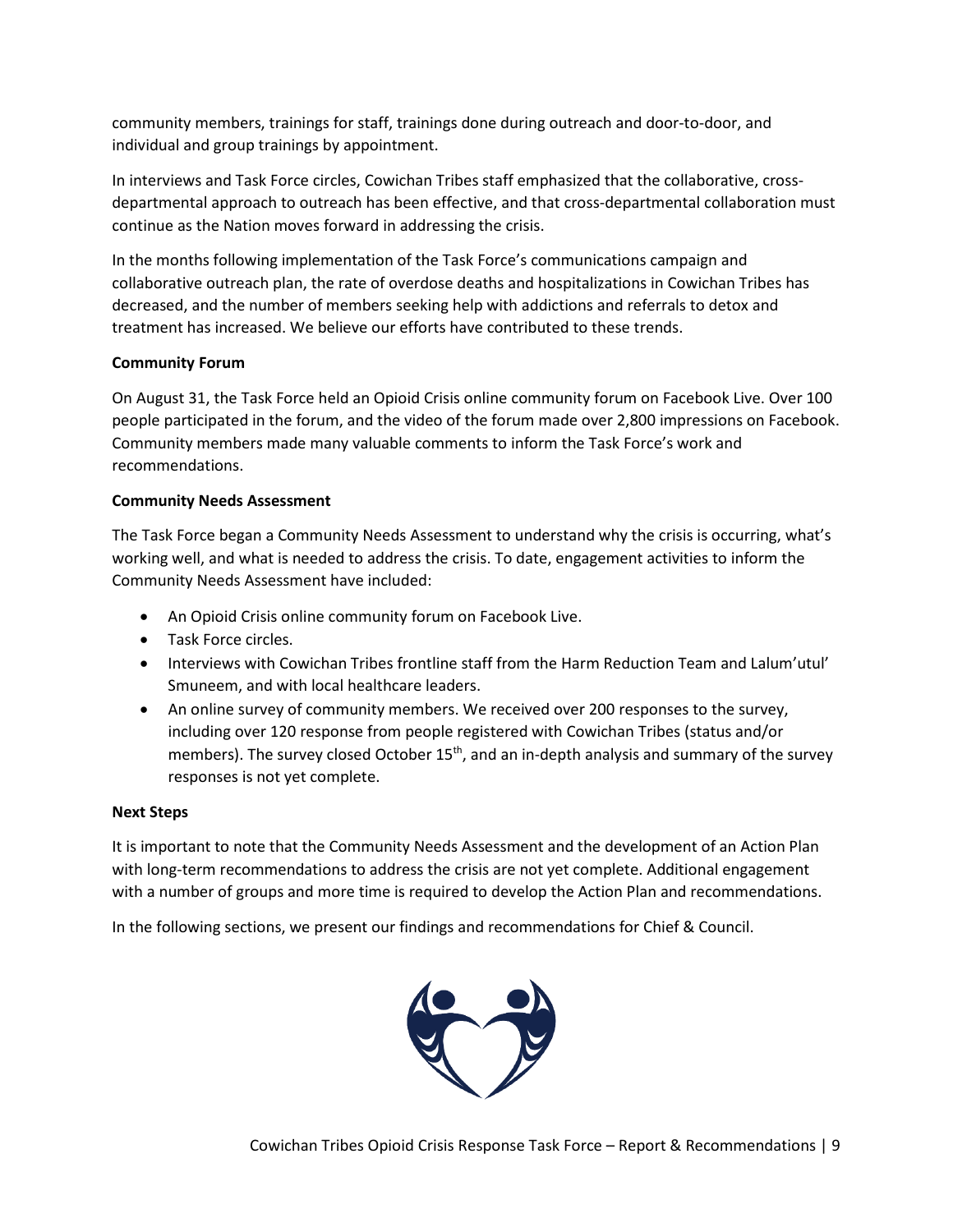## <span id="page-9-0"></span>**Findings & Recommendations**

## <span id="page-9-1"></span>**Finding 1: Outreach, Overdose Prevention, and Harm Reduction Work Must Continue**

The enhanced outreach and overdose prevention work being undertaken by staff has been wellreceived by community members. Staff have also voiced that the collaborative approach to in-person outreach with community members is an effective and essential way to confront the overdose and addiction crisis. This work is saving lives, and must continue.

However, current staffing and resources are not sufficient to provide the level of outreach and counselling supports that are needed. We heard clearly from Cowichan Tribes community members and staff that additional resources and more staff are needed to properly address the crisis of addiction and overdoses.

Of the more than 120 online survey respondents who are registered with Cowichan Tribes (status and/or membership):

• **81%** agreed or strongly agreed that **"More resources are needed to address the overdose crisis"**

## *Recommendation 1: Continue Life-Saving Work with Enhanced Resourcing*

The Task Force therefore recommends that Cowichan Tribes continue collaborative overdose prevention work in the areas of harm reduction, enhanced mental wellness & addictions counselling, and in-person outreach with at-risk groups including youth and members struggling with addiction. Additional funding and staff should be allocated to continue to support this work, and increased by *at least* two (2) FTEs.



*Members of Ts'ewulhtun's Harm Reduction Team (Edward Joe & Stella Nilsson) hold a pop-up Naloxone training for community members.*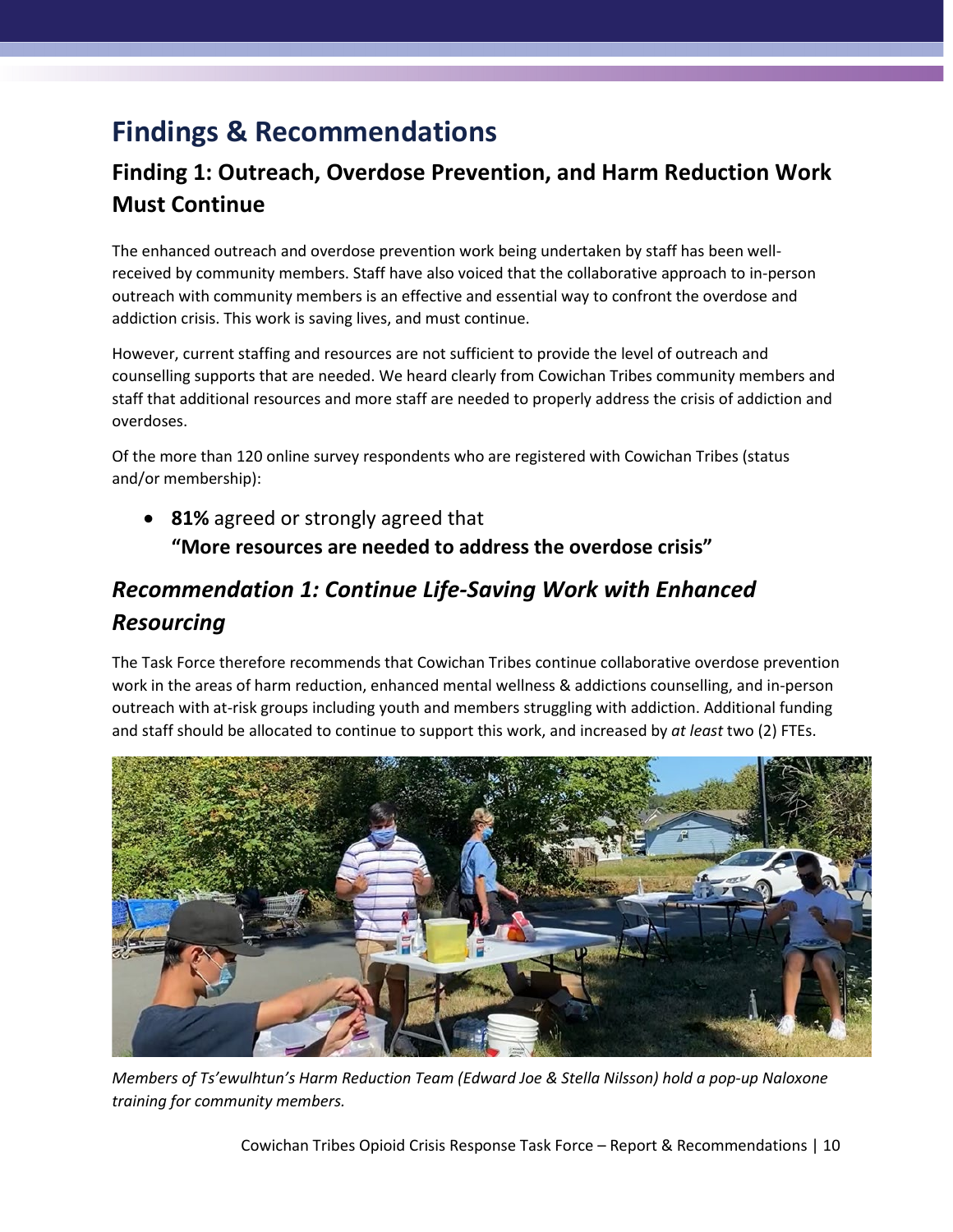## <span id="page-10-0"></span>**Finding 2: Overdose Response Working Group Should be Established**

As noted above, we've heard clearly from community members and staff that the life-saving work in the areas of overdose prevention, harm reduction, in-person outreach with at-risk groups, and enhanced mental wellness and addiction counselling must continue, with enhanced resourcing and additional staff.

Staff have also indicated that the collaborative approach taken over the past four months has been effective. This includes collaboration among Cowichan Tribes departments, and collaboration with external partners and service providers.

With the Task Force's scheduled mandate completed on October 31<sup>st</sup>, an organizational structure is needed to continue to lead and coordinate Cowichan Tribes' response to the crisis of addiction and overdoses. Interviews with staff and lessons learned during Cowichan Tribes' response to the COVID-19 pandemic indicate that the best structure moving forward is a cross-departmental, multidisciplinary staff Working Group.

#### *Recommendation 2: Establish an Overdose Response Working Group*

The Task Force therefore recommends that the General Manager establish a multidisciplinary Working Group to lead and coordinate Cowichan Tribes' continuing response to the overdose crisis.

## **DRUG SUPPLY IS DEADLY DON'T USE DRUGS ALONE**



Use at Overdose Prevention Site (221 Trunk Rd.) Doctor can give safe supply of opioids cowichantribes.com

## Carry Naloxone - Call 9-1-1 in case of overdose

*This billboard on Highway 1 is part of the Task Force's communications campaign.*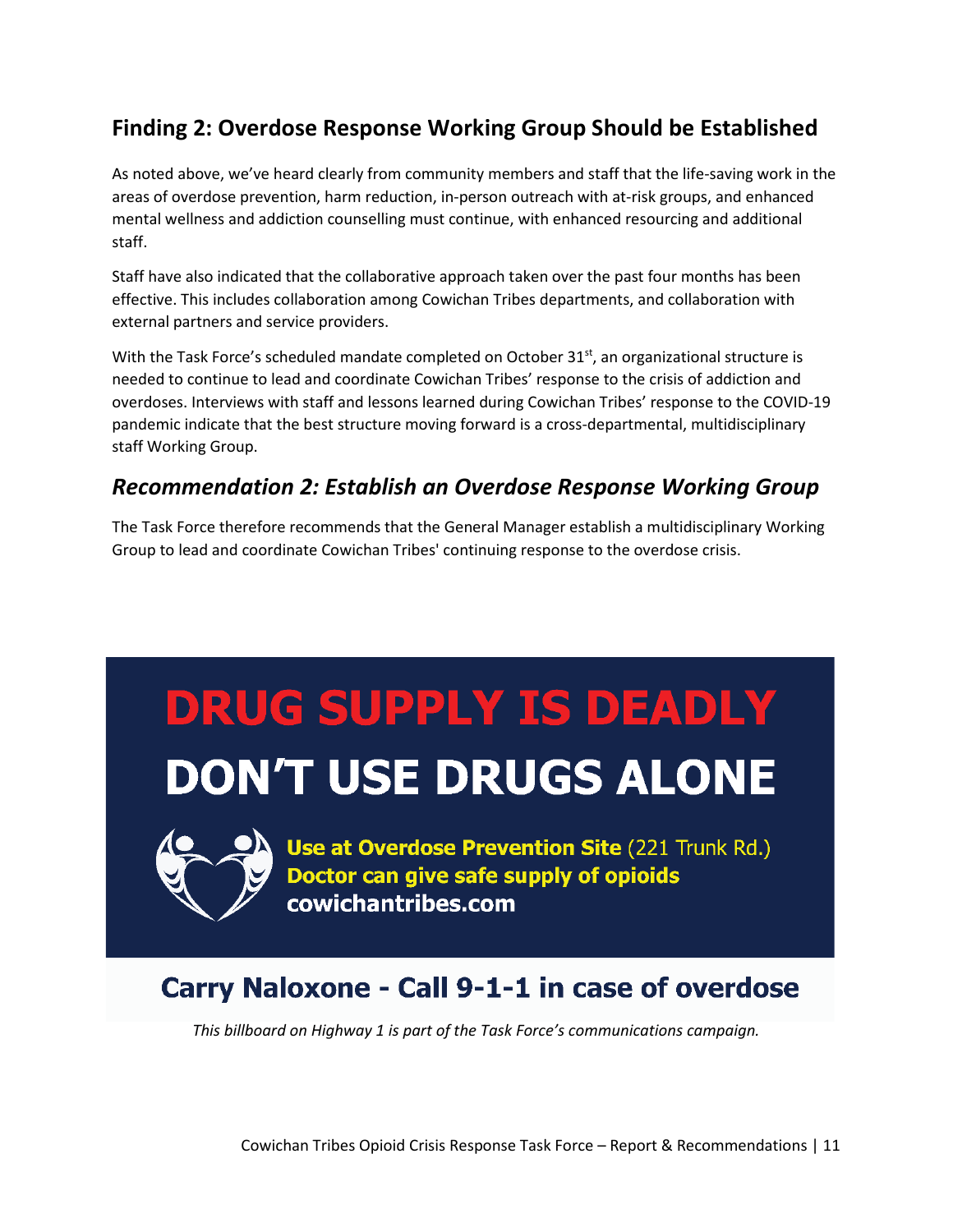## <span id="page-11-0"></span>**Finding 3: Community Needs Assessment & Action Plan Must Continue**

The Task Force initiated a Community Needs Assessment to understand why the crisis is occurring, what is currently working well, and what is needed to address the crisis. To date, the following activities have been taken to inform the Community Needs Assessment:

- Interviews with four of Cowichan Tribes' frontline staff and managers from the Harm Reduction Team and Lalum'utul' Smun'eem, and with key informants including local healthcare leaders.
- An Opioid Crisis online community forum (Facebook Live).
- An online survey of community members. We received 222 responses, with 127 responses from people registered with Cowichan Tribes (status and/or membership). The survey closed October 15<sup>th</sup>. A preliminary, high-level review of the survey data has been carried out, but an in-depth analysis and summary of the data is not yet complete.
- Two circles with members of the Task Force.

In September and October, we heard clearly from community members, Cowichan Tribes staff, and Task Force members that an Action Plan and long-term recommendations to address the overdose crisis must be guided by Quw'utsun Sul'wheen, and must be informed by appropriate and meaningful engagement with Sul'wheen, youth, people struggling with addiction, people in recovery, and other community members.

Engaging with at-risk groups and people struggling with addiction in an appropriate, trauma-informed, and culturally safe way requires considerable planning, time, and resources. This kind of engagement was not possible within the timeframe of the Task Force's mandate. These additional engagement steps must be undertaken to complete the Community Needs Assessment and develop an Action Plan with long-term recommendations to address the crisis of addiction and overdoses.

## *Recommendation 3: Continue Community Needs Assessment & Develop an Action Plan*

The Task Force therefore recommends that the Working Group undertake additional community engagement activities including meaningful and appropriate engagement with Sul'wheen, youth, at-risk groups including members struggling with addiction, people in recovery, and community members; and, within 6 months, develop and submit to Chief and Council an Action Plan with comprehensive recommendations (including medium to long term) to address the overdose crisis.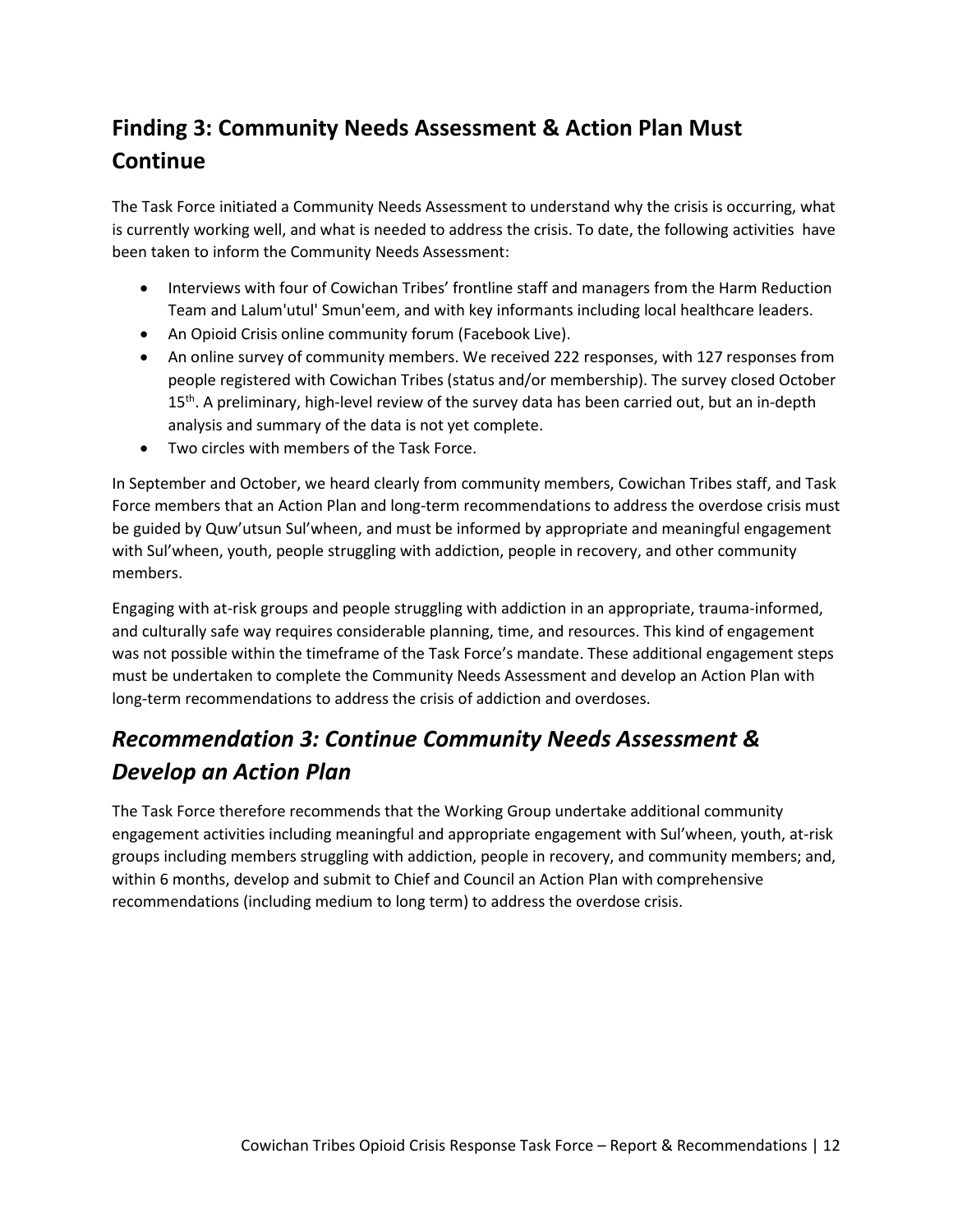## <span id="page-12-0"></span>**Finding 4: Cowichan Tribes Needs Its Own Detox & Treatment Center**

We heard clearly from community members and staff that Cowichan Tribes needs its own detox & treatment centre. In our community engagement to date, this has been by far the most commonly mentioned need.

There is a dire lack of access to detox and addiction treatment services for members, and access to culturally appropriate detox and treatment services is even worse. Post-treatment recovery supports are also inadequate.

Among the online survey respondents who are registered with Cowichan Tribes (status and/or membership):

• **84%** either agreed (20%) or strongly agreed (64%) that **"Cowichan Tribes needs its own addiction treatment and recovery centre"**



• **81%** either agreed (21%) or strongly agreed (60%) that **"Cowichan Tribes needs its own detox centre"**

During the online community forum, interviews, and Task Force circles, the need for Cowichan Tribes to have its own detox and treatment centre and post-treatment recovery supports was also voiced frequently by community members, Cowichan Tribes staff, and Task Force members.

## *Recommendation 4: Conduct a Detox & Treatment Centre Feasibility Study*

The Task Force therefore recommends that Cowichan Tribes do a feasibility study on establishing our own culturally safe detox and treatment centre, which includes a variety of service options to address the needs of community members for prevention, intervention and postvention. The study should include consideration of wrap-around second stage recovery supports including safe housing.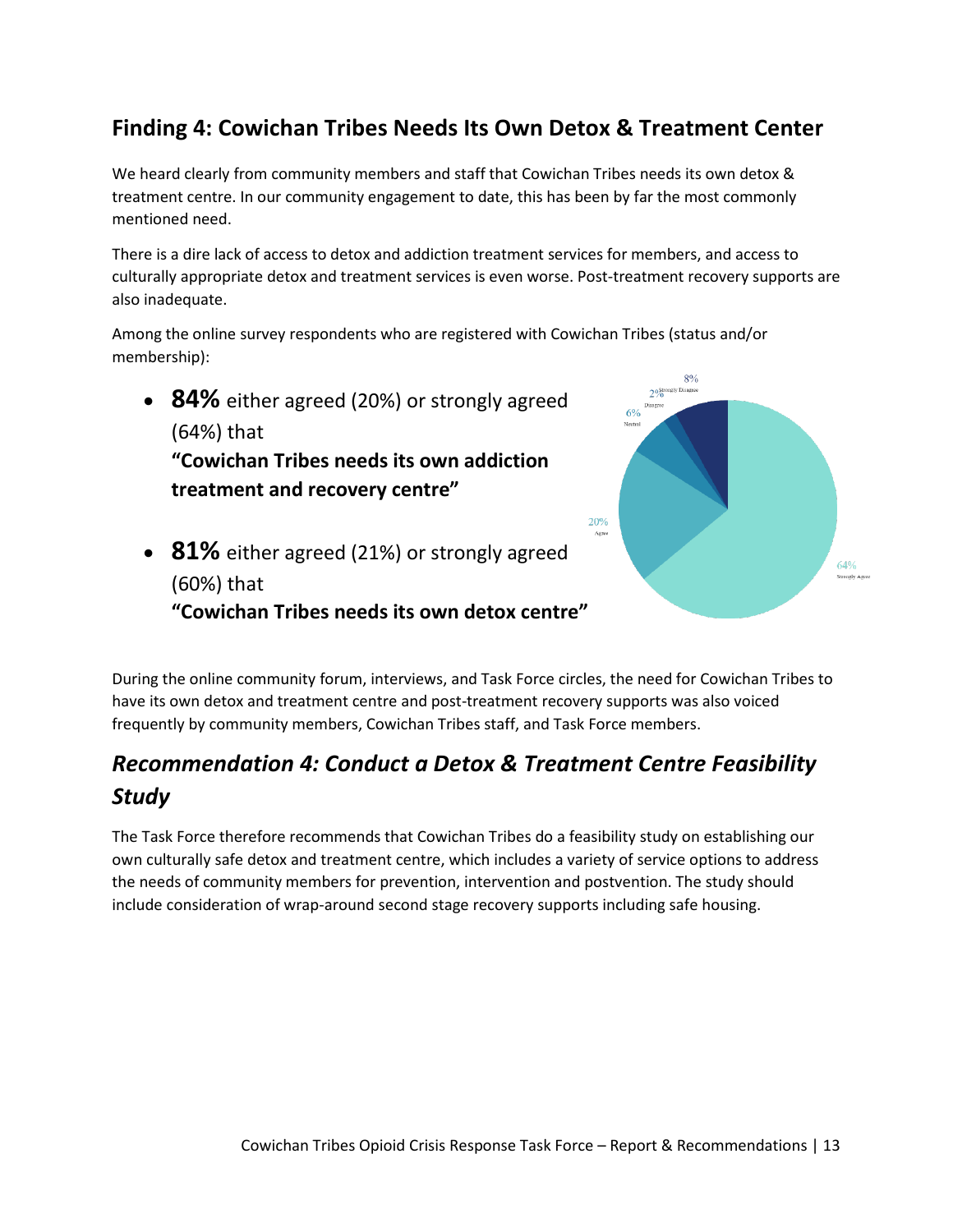## <span id="page-13-0"></span>**Finding 5: The Communications Campaign is Having an Impact and Must Continue**

Through information gathering to date, including the community forum, interviews with staff, Task Force circles, and the preliminary review of survey data, we've heard clearly that the Task Force's communications campaign is having an impact and has been well-received by community, especially videos featuring Cowichan Tribes members. We believe the campaign has contributed to the decrease in the rate of overdose deaths and hospitalizations, and the increased rate of members seeking help.

The communications campaign has included the following elements:

- The creation of an [Opioid Response webpage](https://cowichantribes.com/opioid-response) on Cowichan Tribes' website.
- An Opioid Crisis online community forum via Facebook Live, in which over 100 people participated; [the video of the forum](https://www.facebook.com/326516060818880/videos/1830675760406960) has reached over 2,800 people on Facebook.
- A highway billboard warning about the toxic & deadly drug supply.
- The production of several [videos](https://vimeo.com/user118479272) on overdose prevention and the importance of addressing the crisis. Videos featuring Cowichan Tribes members have been especially well-received by community members, and are sparking conversations about drug use and addictions.
- A ongoing community [newsletter](https://cowichantribes.com/newsletter) section with important information about overdose prevention and where to get help.
- Posters with overdose prevention messaging.
- Ongoing [Facebook posts](https://www.facebook.com/cowichan.tribes/) to raise awareness about the dangers of drug use, overdose prevention and harm reduction including where to get Naloxone and training, where to get help, and the need to support each other and reduce the shame and stigma around drug use.

Clear, consistent communications on overdose prevention, the risks of drug use, the toxic drug supply, where to get help, and the need to reduce stigma around drug use and addictions must continue.

### *Recommendation 5: Continue to Resource Communications Campaign*

The Task Force therefore recommends that Cowichan Tribes continue to resource the communications campaign to reduce stigma and raise awareness about prevention, the risks of drug use, and where to get help.



*The Task Force's videos of Quw'utsun Youth speaking out about the overdose crisis have been viewed over 1,000 times and were widely shared on social media.*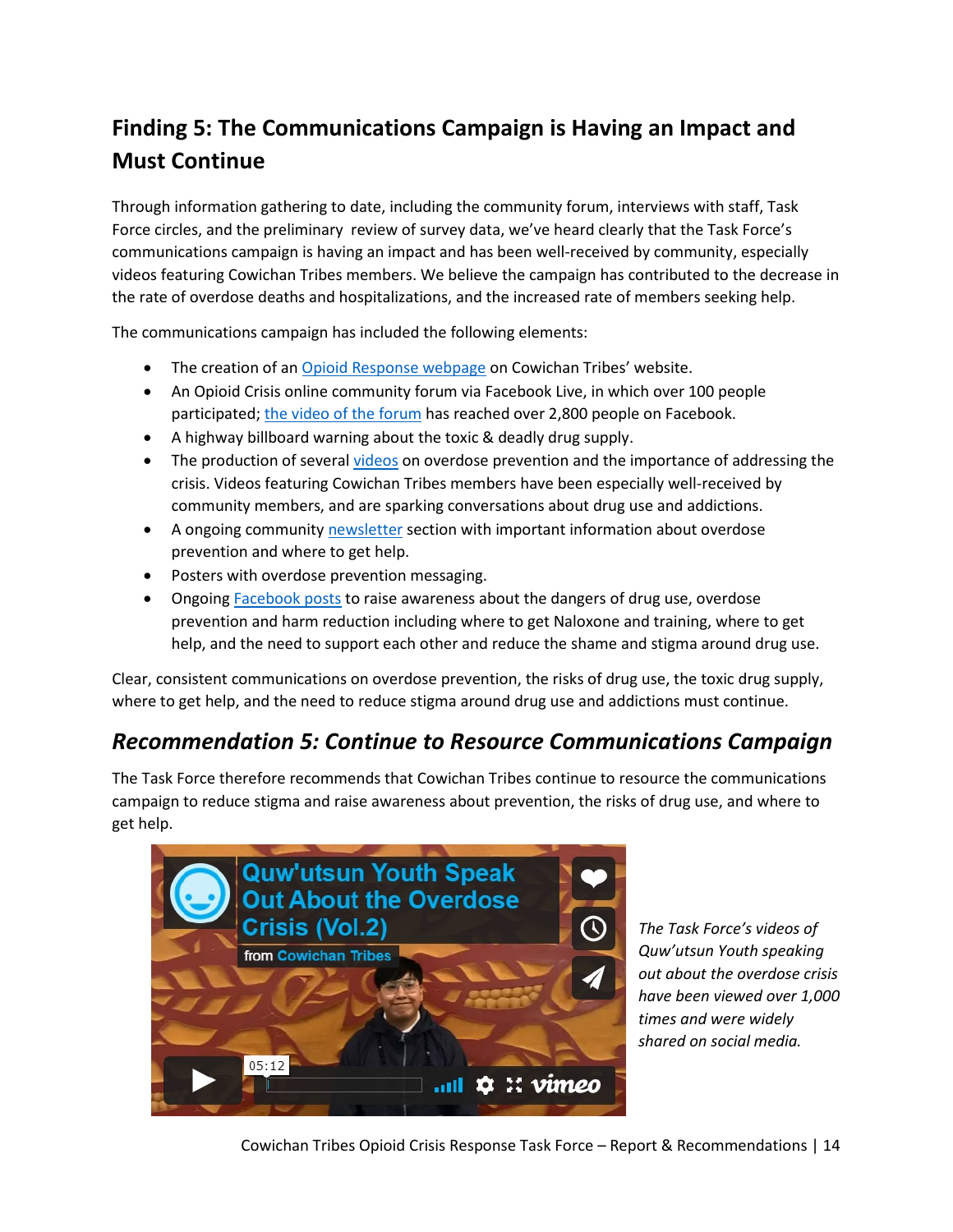## <span id="page-14-0"></span>**Other Preliminary Findings**

A number of other findings have emerged from our information gathering to date.

As noted above, the Community Needs Assessment is ongoing, a number of engagement steps are still required, and the Task Force has only done a preliminary, high-level review of survey responses.

Nevertheless, through the online community forum, interviews with staff, Task Force circles, and preliminary review of survey responses, the following findings on the overdose crisis have emerged.

#### *Why is the Overdoses Crisis Occurring?*

- Lack of access to detox and addiction treatment & recovery services and supports. Access to detox and addiction treatment services for members struggling with addiction is inadequate. Access to culturally safe services is even worse. There is also a lack of adequate post-detox, second-stage recovery supports.
- Housing shortage is a major problem. The shortage of safe, adequate housing for members is a major barrier to addressing the crisis of addiction and overdoses. Members returning from detox often don't have a safe place to live when they return to the community. Many members and youth are forced to live with people who use drugs because of the housing shortage. The housing shortage is also forcing members to stay with their abusers because there is nowhere else for them to live.
- Ongoing stigma and shame around addictions.
- Intergenerational trauma.
- Toxic drug supply.
- COVID-19 pandemic. The pandemic has worsened existing issues, created even more barriers to services and programs, and worsened the mental and emotional health of members.

#### *What is Working Well?*

- Outreach and Harm Reduction teams are doing great work.
- Collaborative approach to outreach, overdose prevention, harm reduction.
- Communications. Videos, overdose prevention messaging, Facebook posts, community forum. Videos of youth and members have been great, and are having an impact. More people are talking about drugs and addiction.
- Overdose Prevention Site.
- Safe supply is more available locally.
- Emergency tent shelter.

### *What Could Be Better? (What are needs? What are gaps? What additional programs and services are needed? What are barriers?)*

- Cowichan Tribes needs its own detox and treatment centre.
- Lack of access to culturally safe treatments.
- Systemic racism. Widespread racism in healthcare is major barrier to access.
- Need more supports for members and vulnerable youth.
- Need more supports and navigation for members who want to go detox and treatment.